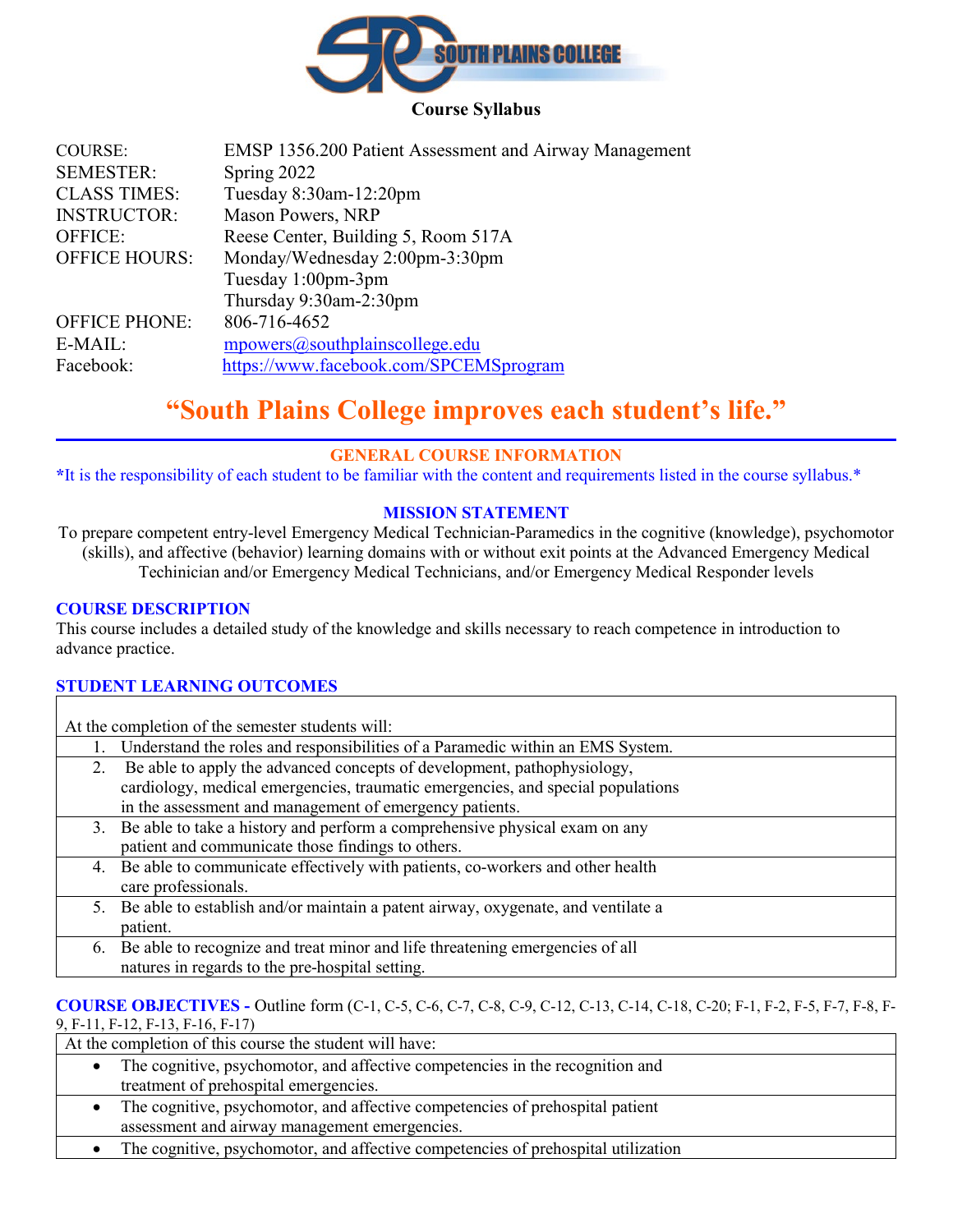- of medications in treating emergency situations.
- The cognitive, psychomotor and affective competencies of pre-hospital cardiac emergencies at the AEMT entry-level.

#### **EVALUATION METHODS**

Computer-based exams, written exams, written assignments, quizzes, psychomotor exams, and other projects as assigned.

## **ACADEMIC INTEGRITY**

It is the aim of the faculty of South Plains College to foster a spirit of complete honesty and a high standard of integrity. The attempt of any student to present as his or her own any work which he or she has not honestly performed is regarded by the faculty and administration as a most serious offense and renders the offender liable to serious consequences, possibly suspension.

**Cheating** - Dishonesty of any kind on examinations or on written assignments, illegal possession of examinations, the use of unauthorized notes during an examination, obtaining information during an examination from the textbook or from the examination paper of another student, assisting others to cheat, alteration of grade records, illegal entry or unauthorized presence in the office are examples of cheating. Complete honesty is required of the student in the presentation of any and all phases of coursework. This applies to quizzes of whatever length, as well as final examinations, to daily reports and to term papers.

Any assignment **0 or F** will be given on any assignment or test that cheating was utilized. Offender maybe liable for being dropped from the course at the discretion of the instructor.

**Plagiarism** - Offering the work of another as one's own, without proper acknowledgment, is plagiarism; therefore, any student who fails to give credit for quotations or essentially identical expression of material taken from books, encyclopedias, magazines and other reference works, or from themes, reports or other writings of a fellow student, is guilty of plagiarism.

#### **BLACKBOARD**

**Blackboard is an e-Education platform designed to enable educational innovations everywhere by connecting people and technology. This educational tool will be used in this course throughout the semester.** 

#### **FACEBOOK**

The EMS Program has a Facebook page at https://www.facebook.com/SPCEMSprogram In addition to the South Plains College website; this Facebook page will be used to keep students up-to-date on program activities, weather delays, South Plains College announcements and will help with program recruitment. "Liking" the South Plains College EMS Program Facebook page is not mandatory, nor are personal Facebook accounts, in order to access this page.

#### **COVID-19 STATEMENT**

Consistent with the latest CDC recommendations, we have revised our guidance for students, faculty, and staff who have a known exposure or have tested positive. Anyone with a known exposure should wear a mask for 10 days and should seek a COVID-19 test on day five after exposure. If you test positive or develop symptoms, you should immediately selfisolate and seek a COVID-19 test. Please immediately notify your instructor, supervisor, and DeEtte Edens, Associate Director of Health and Wellness, any time you test positive for COVID-19. Anyone who tests positive is required to selfisolate for five days. Following the five-day isolation period, if you are asymptomatic or your symptoms are resolving, you may return to work or class but should wear a mask for five additional days. If you are still symptomatic, please contact DeEtte Edens at [dedens@southplainscollege.edu](mailto:dedens@southplainscollege.edu) or 806-716-2376 prior to your return date.

#### **SCANS and FOUNDATION SKILLS**

Refer also to Course Objectives. Scans and Foundation Skills attached

#### **DROPPING A CLASS**

Students should submit a **[Student Initiated Drop Form](https://forms.office.com/Pages/ResponsePage.aspx?id=ZrGRbWrP6UWeIqAmJdCCqRkmPIpp6AVCixFJfcqITt9UODExTUFXS0JOODhJOTlYM0NEV1kzRk9GMS4u)** online**.**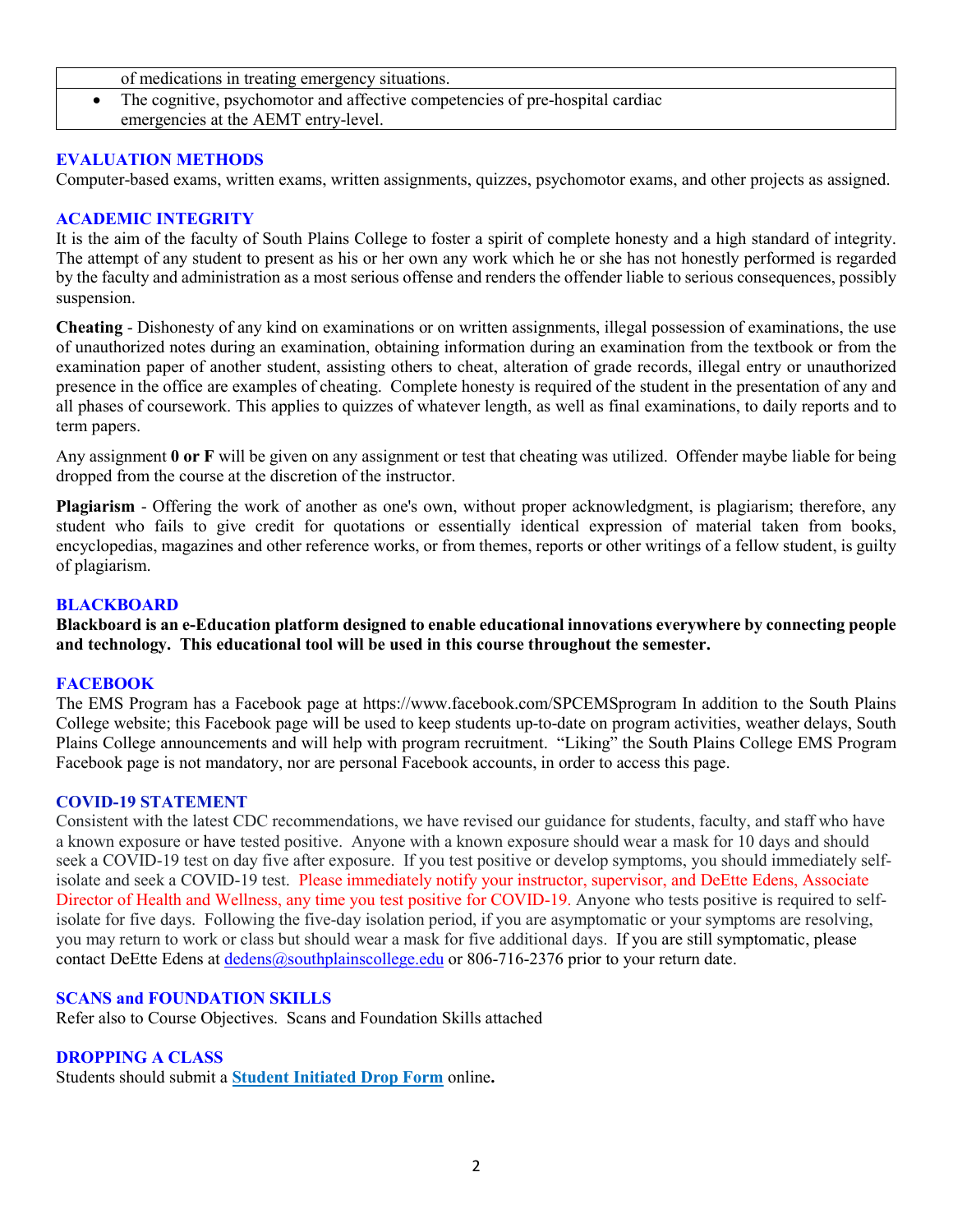**Students will not be required to obtain an instructor signature to drop**, however, we do encourage students to communicate with instructors or advisors prior to dropping a course when they are able. **There will be no charge for drops for the fall or spring semesters**.

#### **WITHDRAWING FROM ALL CLASSES**

If a student wishes to withdraw from all courses, they should initiate that process with the Advising Office. They can schedule an appointment with an advisor by visiting [http://www.southplainscollege.edu/admission](http://www.southplainscollege.edu/admission-aid/advising/spcadvisors.php)[aid/advising/spcadvisors.php](http://www.southplainscollege.edu/admission-aid/advising/spcadvisors.php) or by calling 806-716-2366.

#### **SCHEDULE CHANGE (after late registration and before census date)**

To make a schedule change after late registration and before the census date, students should submit a **[Schedule Change](https://forms.office.com/Pages/ResponsePage.aspx?id=ZrGRbWrP6UWeIqAmJdCCqRkmPIpp6AVCixFJfcqITt9UODIyTkRZSkFHVDNSVFRFV0g0T0tVWVAwRi4u)  [Form.](https://forms.office.com/Pages/ResponsePage.aspx?id=ZrGRbWrP6UWeIqAmJdCCqRkmPIpp6AVCixFJfcqITt9UODIyTkRZSkFHVDNSVFRFV0g0T0tVWVAwRi4u)**

After late registration, adding a class requires instructor approval. If a student is requesting to be added to one of your courses and you approve, please email [registrar@southplainscollege.edu](mailto:registrar@southplainscollege.edu) with your approval. This can take the place of signature on the Schedule Change Form that we have required in the past.

## **SPECIFIC COURSE INFORMATION**

#### **TEXT AND MATERIALS**



 *Paramedic Care Volume 4- 5th Edition* Pearson 9780134449746

**TEXTBOOK ISBN#** 

#### **ADDITIONAL CLASSROOM ITEMS**

Students should come to class prepared with pens, pencils, and a spiral notebook for taking notes or completed quizzes or assignments in class. Students should be prepared to take notes over lecture material if they choose.

#### **CLASS FORMAT**

#### **Zoom:**

Lectures will be conducted live; but online via Zoom. On occasion, the instructor may, at his discretion, move the live, online lecture to another platform such as Blackboard Collaborate, GoToMeeting, another appropriate platform, or to inperson. Students will be told, in advance, if the class platform is changed from Zoom.

## **Skills Labs**:

Skills labs will be held in person on the Reese Campus. The instructor will inform the students, in advance, of skills labs dates, times, and locations.

#### **ATTENDANCE POLICY (\*READ CAREFULLY)**

**Students are expected to attend all classes in order to be successful in a course. The student may be administratively withdrawn from the course when absences become excessive as defined in the course syllabus.** 

**When an unavoidable reason for class absence arises, such as illness, an official trip authorized by the college or an official activity, the instructor may permit the student to make up work missed. It is the student's responsibility to complete work missed within a reasonable period of time as determined by the instructor. Students are officially enrolled in all courses for which they pay tuition and fees at the time of registration. Should a student, for any reason, delay in reporting to a class after official enrollment, absences will be attributed to the student from the first class meeting.**

**Students who enroll in a course but have "Never Attended" by the official census date, as reported by the faculty member, will be administratively dropped by the Office of Admissions and Records. A student who does not meet**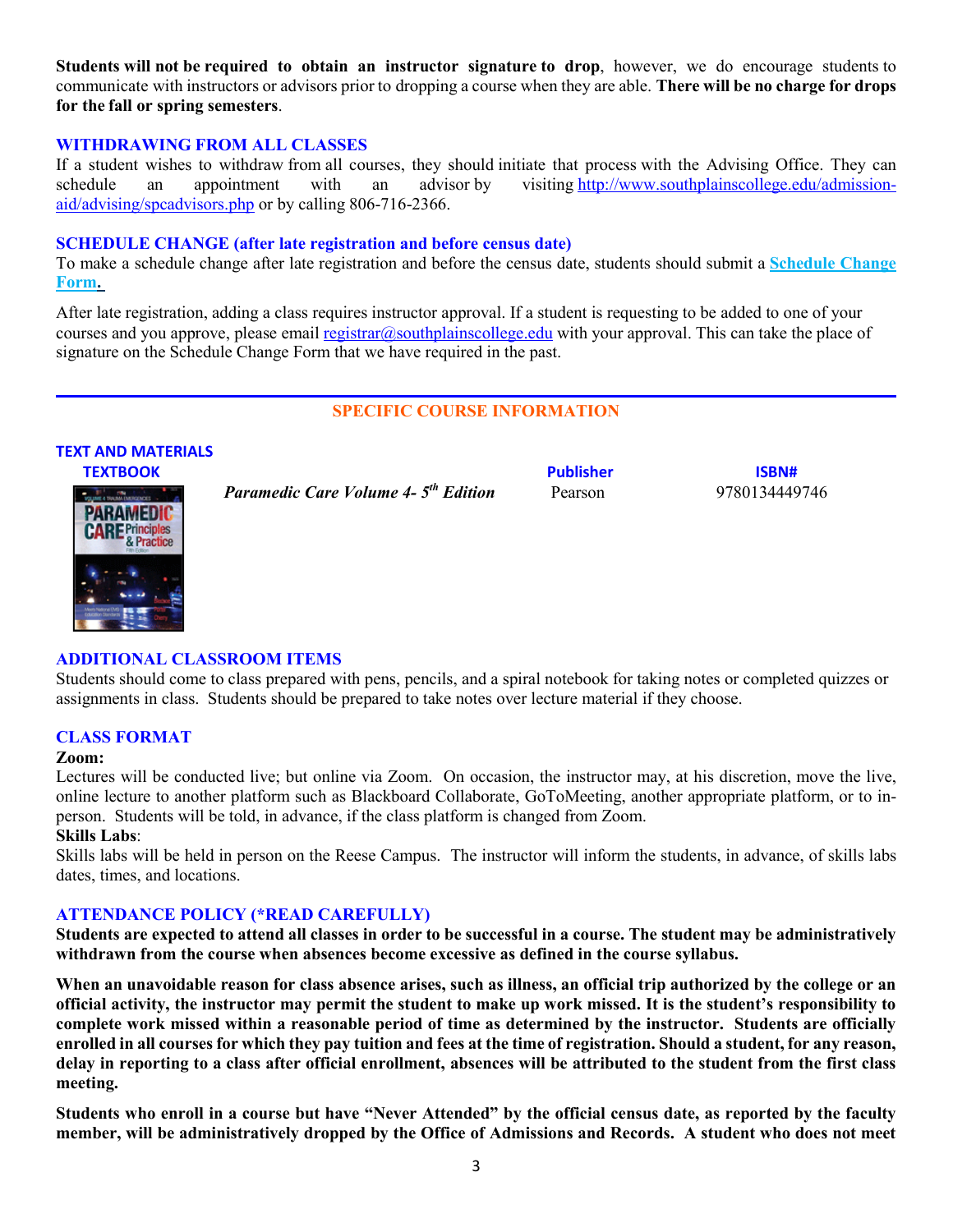**the attendance requirements of a class as stated in the course syllabus and does not officially withdraw from that course by the official census date of the semester, may be administratively withdrawn from that course and receive a grade of "X" or "F" as determined by the instructor. Instructors are responsible for clearly stating their administrative drop policy in the course syllabus, and it is the student's responsibility to be aware of that policy.** 

**It is the student's responsibility to verify administrative drops for excessive absences through MySPC using his or her student online account. If it is determined that a student is awarded financial aid for a class or classes in which the student never attended or participated, the financial aid award will be adjusted in accordance with the classes in which the student did attend/participate and the student will owe any balance resulting from the adjustment.**

**Due to the importance of the emergency medical information being taught, the instructor of this course defines excessive absences as missing the 3rd class day (or having equivalent tardies) in a course section. A student who meets this criteria will be administratively dropped from the course by the instructor.** 

- Tardies: (Definition): arriving any time after the class has started or not returning from an approved break after class has started. Leaving class early will also constitute a tardy.
- Two tardies will be considered missing one class day and counted as such.
- **Work schedule** is **not** an excuse for missing class.
- Any exceptions to this policy must be discussed on an individual basis with the course instructor and the EMS Program Director. (i.e. – student hospitalization, immediate family member death, etc.).

#### **SPECIFIC RULES FOR ONLINE ATTENDANCE**

- All students must be logged in to Zoom (or other designated platform as indicated by the instructor) by the start of class (0830). Roll call will begin immediately at the starting time. Any student that is having technical difficulties logging in must inform the instructor via email or text BEFORE the beginning of class. Failure to do so may result in a "tardy" being recorded.
- Students shall have their computer video cameras on at all times during online classes, unless authorized by the instructor.
- Breaks will be given periodically for a time period designated by the instructor. Failure to be back on Zoom at the resumption time will be recorded as a tardy.
- Students will be called upon throughout the class.
- Behavior that distracts from the class will not be tolerated. Examples include side conversations, texting, phone calls, etc.
- Students shall be dressed in the appropriate SPC uniform with a professional appearance. (See DRESS CODE in this syllabus).

#### **HOMEWORK/ASSIGNMENT POLICY**

All assignments must be completed by the assigned due date and time. **Late and/or incomplete work will not be accepted and a grade of zero will be recorded**. In rare circumstances; such as illness, emergency, etc. the instructor may allow additional time to submit assignments. However, this will be considered on a case-by-case basis and only considered in rare, extraordinary situations. Assignments, quizzes, exams, and skills that are missed due to an unapproved absence may not be made up. See the instructor for more specific information.

#### **COMPUTER USAGE**

As computer technology in the field of emergency medical services continues to become more popular, computers will be used in this course for several assignments. All students have access to computers and printers on the South Plains College Reese campus. Students will be expected to utilize computers to access assignments and classroom resources. All registered students are supplied with a working email account from South Plains College. In order to take exams, students must have their user name and password.

#### **ALL STUDENTS ARE EXPECTED TO KNOW THEIR SPC STUDENT USER NAME AND PASSWORD.**

#### **COMPUTER LAB USAGE**

The computer lab(s) on campus may be used by students during scheduled open hours or as assigned by an instructor. Printer paper will not be provided by SPC EMS department for students to print materials but students may seek assistance from faculty to request lab paper from the college if needed. Lack of computer lab paper is not an excuse for not having homework assignments, skills lab sheets, or any other required documents. Students should come prepared for class.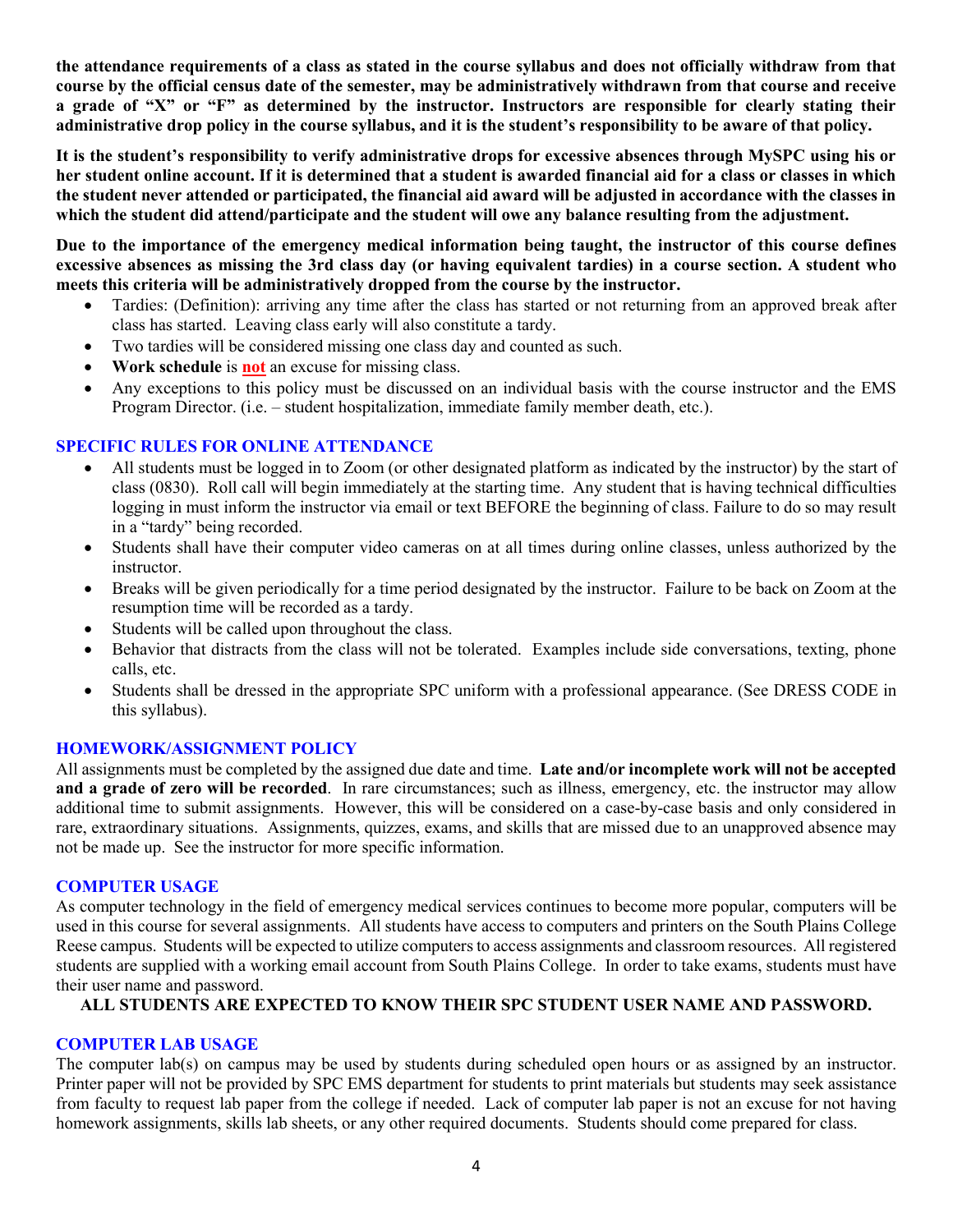## **PROCTORIO**

This course uses a tool called Proctorio. Proctorio is a remote proctoring service software that works within your web browser to confirm student identity and monitor students taking quizzes/exams.

## **Before Using Proctorio:**

- In order to use Proctorio, you must have a **basic webcam or built-in camera with microphone** enabled on your laptop or desktop computer.
- You must have the **Chrome browser** on your computer. [Download Chrome.](https://www.google.com/chrome/browser/)
- You must install the [Proctorio Chrome extension](https://getproctorio.com/) (Links to an external site.).
- Check the [Proctorio Minimum System Requirements](https://proctorio.com/system-requirements) (Links to an external site.) to ensure Proctorio will work on your computer.
- You will also be required to show a **government or school issued ID** before accessing the **Student Learning Contract** (next page). You will also need to show your ID if your instructor is requiring Proctorio for any quizzes/exams.

## **Proctorio FAQs:**

#### **Q: Can I listen to music while taking the exam?**

A: Please refrain from doing so; if there are high noise levels, your exam will be flagged.

#### **Q: Is someone watching me take the test since it is proctored (via Proctorio)?**

A: Absolutely not! Although you are being recorded while taking the quiz/exam, the instructor is the only one who has access to your quiz/exam attempt.

#### **Q: What if I have to get up to use restroom during the quiz/exam?**

A: Similar to on-site exams, this is highly discouraged! If you MUST leave the room, please send your instructor a message (Canvas Inbox) letting them know that your quiz/exam attempt might be "flagged." Please do your best to plan ahead and "go" before beginning the quiz/exam!

#### **Q: Can I take the quiz/exam from any location?**

A: You may take the quiz/exam from any location as long as you have a strong Internet connection. You should be in a quiet environment and strive to limit your outside distractions as well.

#### **Proctorio Technical Support**

(760) 227-7129 - Available 24/7 Email: [support@proctorio.com](mailto:support@proctorio.com) Live chat (icon located on the quiz/exam page)

**[Learn more about Proctorio for students](https://proctorio.com/students)**

#### **EXAMS**

The majority of student 'written' exams will be administered via computer to prepare them for the National Registry exam and some exams will be handwritten which will encourage memory and mastery of the material. Students should practice proper spelling and grammar when answering a written exam.

Additionally, many exam questions will be constructed in the same manner as national registry questions, allowing students to prepare for that testing format. Major exams are administered in a campus computer lab or via Proctorio. Students are expected to be on time for exams and complete the exams within the time frame allowed. **Note**: all major exams will be auto-submitted at the end of the allowed time and all unanswered questions will be counted as incorrect. The grade received will be the official grade that is entered into the official gradebook.

#### • **There are no retests for Modular Exams**.

- Students are required to make a 75% on the final exam or the student must re-take the course.
- A re-test on the final may be offered to the student automatically if they have a clean behavior record for the overall program, i.e.: no absences, tardies, or previously failed exams. If the retest is passed, the student shall receive a score of 75% for the final exam on the official gradebook; regardless of the raw score for the retest.
- If a student does not meet the automatic re-take criteria, they must submit an appeal letter, within the timeframe as directed by the instructor. That request may go before a committee of the medical director, the Allied Health Chairperson, a counselor, and others to get a decision. – the committee will decide whether the student is eligible for an exam re-take or course re-take.
	- $\circ$  If the retest is granted by the committee, the instructor will set up a time for the retest and must be completed within the timeframe designated by the instructor. All retests will be in-person at the Reese Campus (No Proctorio Retests will be allowed). If a retest is allowed and passed, the student shall receive a 75% for the final exam on the official grade book; regardless of the raw score on the retest. Failure to pass the final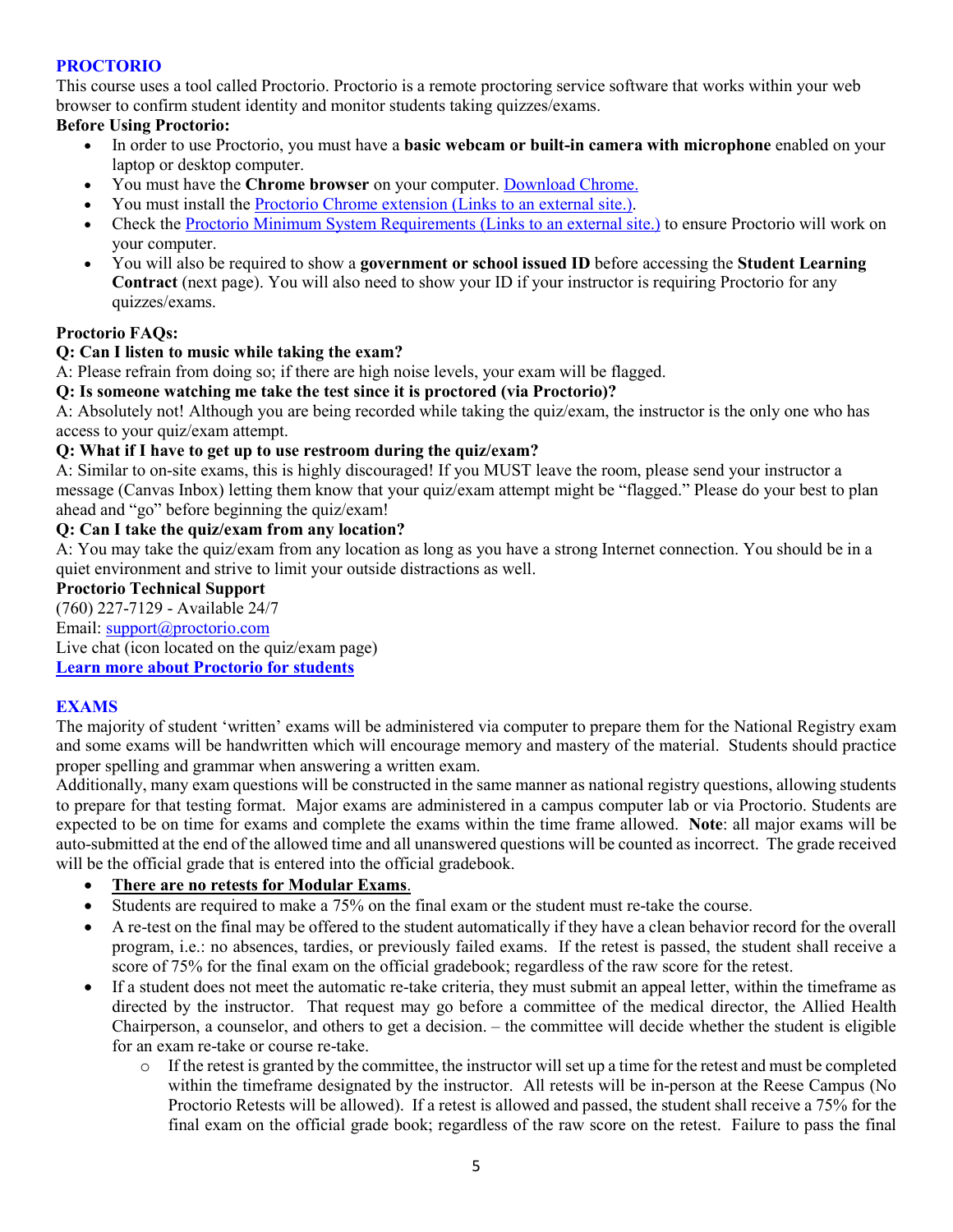retest will result in an "F" entered into the official gradebook and the student must retake the class in order to receive credit and pass the overall AEMT course to receive a course completion certificate.

• The majority of exams are administered through Proctorio (See "Proctorio for Written Exams"). Students are expected to complete the exams within the time frame allowed.

**Make-up Exams**: If a student is absent during a scheduled exam, that student must make up the exam within 1 week of the scheduled exam date. Note: all makeup exams shall be scheduled with the instructor and must be completed during the designated time set forth by the instructor. A missed final exam must be made up within 24 hours of the scheduled test date. A makeup exam does NOT constitute attendance for the date of the scheduled exam. Failure to make up an exam as listed, a score of "0" shall be entered for that exam.

#### **GRADING POLICY**

**A student must maintain an average of 75% on sectional exams, homework, quizzes and participation to pass the course.** Students are expected to demonstrate material competency by making a 75% or above on the final exam to pass the course. A grade of 75% or above is required on the final exam in order to pass the course.

#### **Final semester grades will be based on the following:**

| Quizzes               |             | 15% |               |
|-----------------------|-------------|-----|---------------|
| Homework/Assignments  | 10%         |     |               |
| Participation/Lab     | $5\%$       |     |               |
| Modular Exams         | 40%         |     |               |
| Final Exam            | 30%         |     |               |
| Grading Scale: 90-100 |             |     | A             |
|                       | 80-89       |     | B             |
|                       | 75-79       |     | $\mathcal{C}$ |
|                       | 74 or Below |     | F             |

#### **SKILLS AND SKILLS EXAMS**

Skills are a critical aspect of an EMS training program. Each student is solely responsible to complete all peer review skills requirements and documentation on the Platinum Planner platform by the due date as outlined by the lead instructor. Ample time is allocated during the class to complete this component. Each student is expected to utilize the allotted class time appropriately to achieve completion. Failure to complete this requirement shall result in the dismissal from the SPC EMS Training Program.

All students MUST pass each of the final skills exams as prescribed by the lead instructor. Each student will have a total of three opportunities to pass each final skills exam. All final skills exams shall be administered by a faculty member. Final skills exams will include an initial final exam and a maximum of two retests. Each retest, as needed, shall be administered by a different faculty member. Failure to pass the final skills exams shall result in the dismissal from the SPC EMS Training Program.

#### **DOCUMENTATION OF SKILLS LABS:**

Students will be solely responsible for documenting all skills labs on Platinum Planner. During skills labs, students will "create a lab" and document all peer and instructor skills check sheets on Platinum Planner. Students must assure proper peer and/or instructor signatures are properly obtained. **All skills lab documentation MUST be documented and submitted on Platinum Planner within 48 hours of the skills lab. Failure to submit skills documentation within this time frame will result in the student having to repeat those skills outside of designated skills lab times**. Repeated violations of this policy may result in termination from the Program.

#### **COURSE COMPLETION CERTIFICATE**

A student must pass ALL individual courses of the AEMT program in order to receive a course completion certificate at the AEMT level. Please refer to the most current version of the SPC EMS Program Handbook for details.

## **COMMUNICATION POLICY**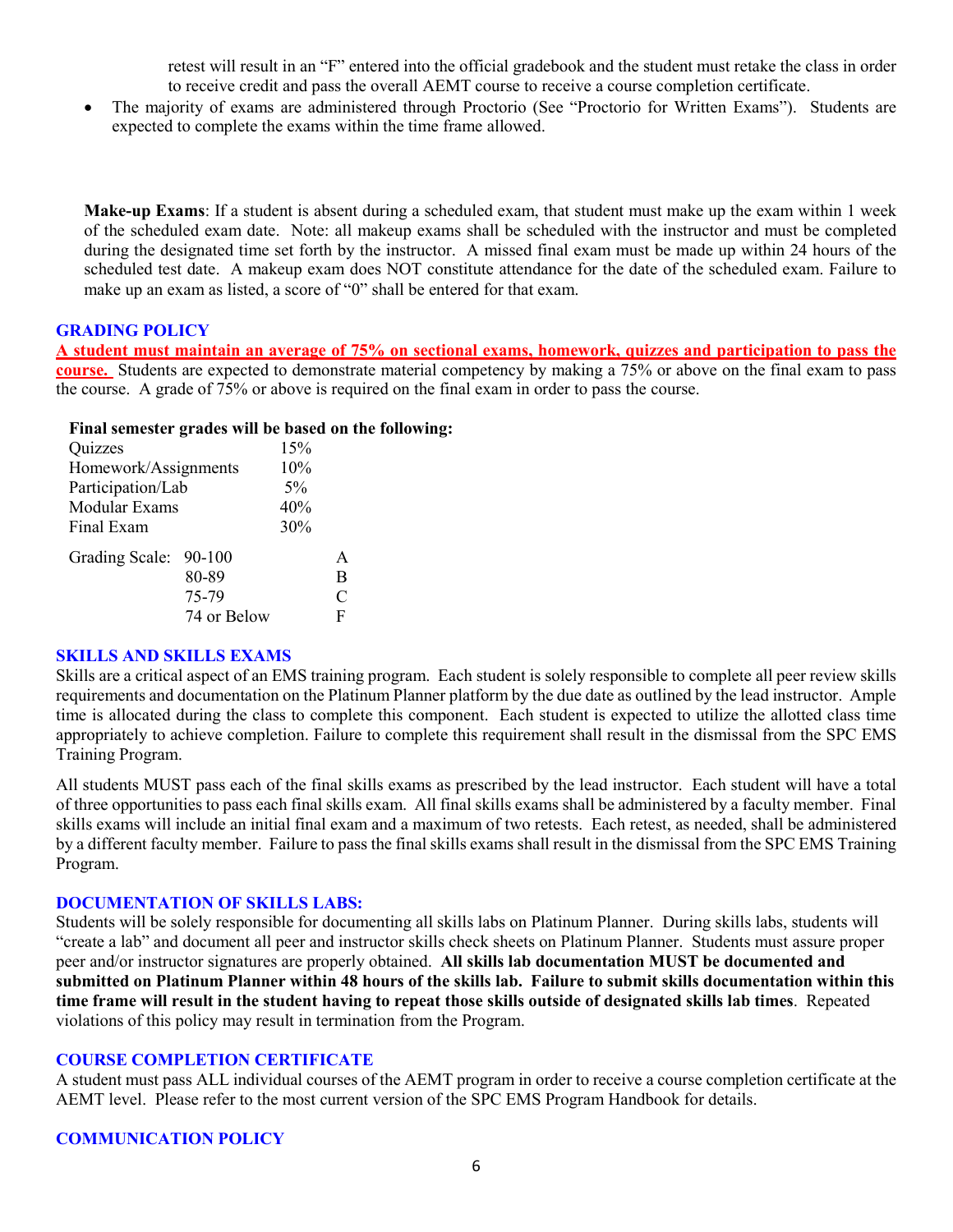Electronic communication between instructor and students in this course will utilize the South Plains College "My SPC" and email systems. I will utilize text messaging and you may communicate with me this way also. The instructor will not initiate communication using private email accounts. Students are encouraged to check SPC email on a regular basis each week of class. Students will also have access to assignments, web-links, handouts, and other vital material which will be delivered via the classroom website. Any student having difficulty accessing the classroom website or their email should immediately contact their instructor for direction. The instructor will work with any student to ensure the student has access to a computer on campus and can obtain the needed class content that is located on the course website.

#### **STUDENT CONDUCT**

Rules and regulations relating to the students at South Plains College are made with the view of protecting the best interests of the individual, the general welfare of the entire student body and the educational objectives of the college. As in any segment of society, a college community must be guided by standards that are stringent enough to prevent disorder, yet moderate enough to provide an atmosphere conducive to intellectual and personal development.

A high standard of conduct is expected of all students. When a student enrolls at South Plains College, it is assumed that the student accepts the obligations of performance and behavior imposed by the college relevant to its lawful missions, processes and functions. Obedience to the law, respect for properly constituted authority, personal honor, integrity and common sense guide the actions of each member of the college community both in and out of the classroom.

Students are subject to federal, state and local laws, as well as South Plains College rules and regulations. A student is not entitled to greater immunities or privileges before the law than those enjoyed by other citizens. Students are subject to such reasonable disciplinary action as the administration of the college may consider appropriate, including suspension and expulsion in appropriate cases for breach of federal, state or local laws, or college rules and regulations. This principle extends to conduct off-campus which is likely to have adverse effects on the college or on the educational process which identifies the offender as an unfit associate for fellow students.

Any student who fails to perform according to expected standards may be asked to withdraw.

Rules and regulations regarding student conduct appear in the current Student Guide.

#### **DRESS CODE**

Due to EMS being a uniformed profession, all students will be required to wear their clinical uniform during skills labs and during all classes; even on Zoom. The uniform must be clean and presentable. Proper attire will consist of the following:

- **Black Pocket Pants**
- **Black boots**
- **Gray Polo (Student Uniform Shirt) (must be tucked in)**
- **EMSO T-shirt (must be tucked in)**
- **Watch with a second hand**
- **Closed toed shoes or boots (solid black)**
- **Stethoscope (optional)**

**WHAT NOT TO WEAR: jeans, hats, flip-flops, shorts, jeans, low cut blouses, private EMS uniforms.**

- **These guidelines are for your protection due to the nature of the EMS environment and the amount of lifting and moving that will take place in the lab**
- **If you are employed by a local or regional EMS service, do not wear your uniform, badge, pager, or radio to class as this causes distractions from the teaching environment**

#### **SPECIAL REQUIREMENTS (\*Read Carefully)**

Students must read and understand the following items:

- Syllabus (EMSP 1338) (This Document) (On Blackboard)
- SPC EMS Program Handbook (On Blackboard)
- SPC Clinical Handbook (On Blackboard)
- Grievance Policy (Located in the SPC Student Guide) (On Blackboard)
- South Plains College GRADE AND ACADEMIC DISCIPLINE APPEALS (Located in the SPC Student Guide) (On Blackboard)
- Campus Carry Policy (Page 8 of this Document)

Students must present a signature page acknowledging that the student been shown the location of each of the above items and has read and understands the content of each. This is due the second day of class.

#### **TECHNOLOGY RULES**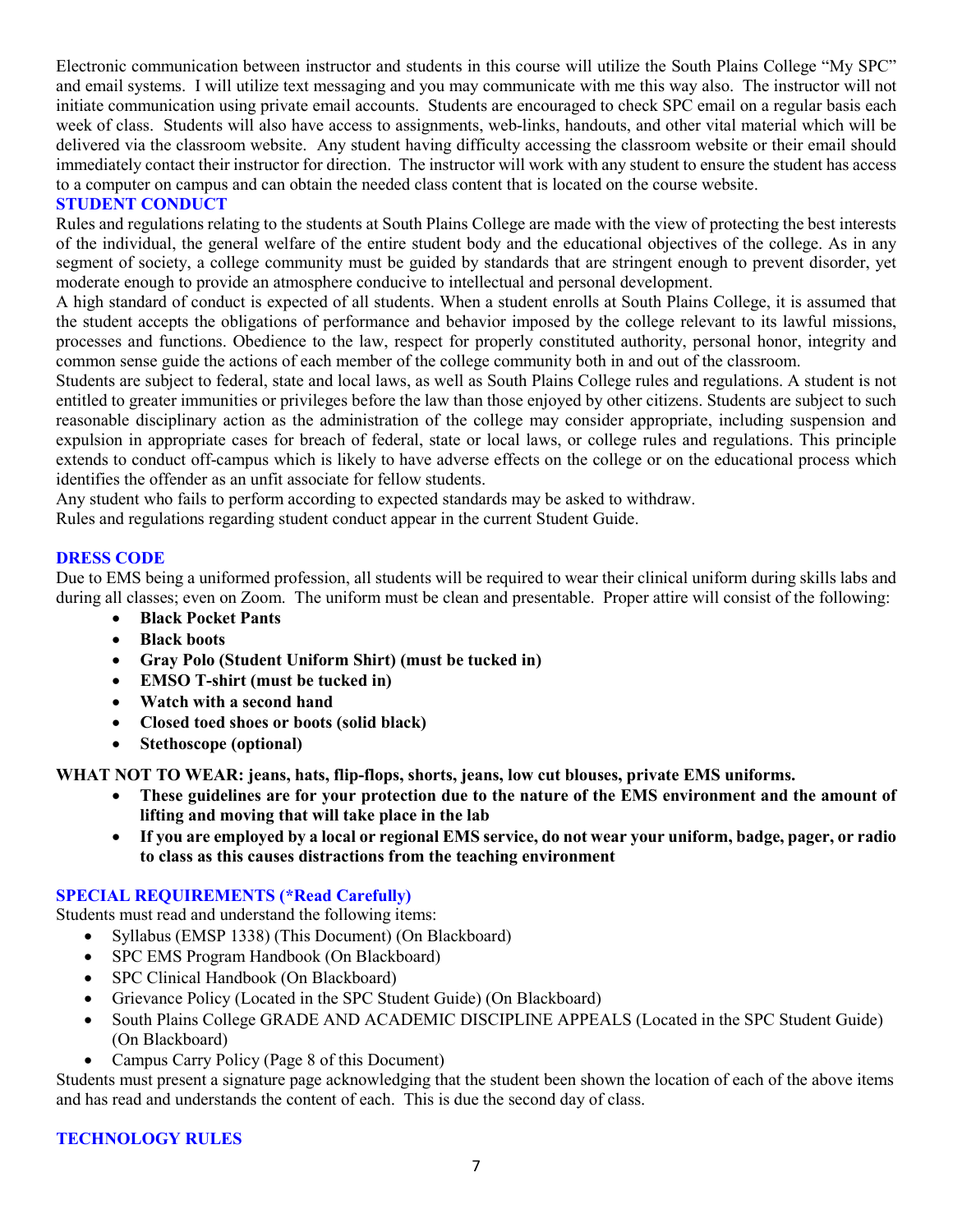**Cell Phones**: During lectures or labs, cell phones are to be turned OFF or on silenced during scheduled class periods, unless prior approval has been given from the instructor. **Text messaging is not allowed during scheduled class/lab times.** Cell phones are to be used outside the classroom or lab only on designated breaks. Students are not allowed to have cell phones, notebooks, tablets, smart watches, or any other technology devices on their person during exams. Students will receive a grade of "F" for the exam if they have a cell phone during an exam. Additionally, possession of a cell phone during an exam may be grounds for dismissal from the EMS program and from SPC. (See Cheating and Plagiarism on pp 2.).

#### **CAMPUS CARRY**

Texas Senate Bill - 11 (Government Code 411.2031, et al.) authorizes the carrying of a concealed handgun in South Plains College buildings only by persons who have been issued and are in possession of a Texas License to Carry a Handgun. Qualified law enforcement officers or those who are otherwise authorized to carry a concealed handgun in the State of Texas are also permitted to do so. Pursuant to Penal Code (PC) 46.035 and South Plains College policy, license holders may not carry a concealed handgun in restricted locations. For a list of locations and Frequently Asked Questions, please refer to the Campus Carry page at: <http://www.southplainscollege.edu/campuscarry.php>

Pursuant to PC 46.035, the open carrying of handguns is prohibited on all South Plains College campuses. Report violations to the College Police Department at 806-716-2396 or 9-1-1.

#### **COURSE DISCLAIMER**

Working with the public in emergency situations is stressful and requires a mentally tough individual to provide medical care in the prehospital environment. This course is designed to teach students about real-world situations the EMT – Paramedic may potentially encounter in the 'field' while managing patient care.

**In order to better prepare students for a career in the Emergency Medical Services profession, there will be times during this course where students will be exposed to training scenarios and situations that will be unpleasant to the average college student. If the student does not feel they can tolerate this type of learning environment, they should discuss this with me immediately before continuing the course.**

**Additionally, enrollment in this course does not guarantee a passing grade, successful completion of the AEMT, or AEMT or paramedic curriculum, or paramedic certification at the national or state level.** 

#### **SYLLABUS DISCLAIMER**

**Serious effort and consideration were used in preparing the syllabus presented. While viewed as an educational contract between instructor and student, unforeseen events may cause changes to the scheduling of exercises, quizzes, etc. Every effort will be made NOT to change scheduled items. Nonetheless, SPC EMS instructors reserve the right to make any changes deemed necessary to best fulfill the course objectives. Students registered for this course will be made aware of any changes in a timely fashion using reasonable means.** 

Mason Powers, NRP SPC EMS Program Instructor

## **ACCOMMODATIONS**

#### **DIVERSITY STATEMENT**

In this class, the teacher will establish and support an environment that values and nurtures individual and group differences and encourages engagement and interaction. Understanding and respecting multiple experiences and perspectives will serve to challenge and stimulate all of us to learn about others, about the larger world and about ourselves. By promoting diversity and intellectual exchange, we will not only mirror society as it is, but also model society as it should and can be.

#### **DISABILITIES STATEMENT**

Students with disabilities, including but not limited to physical, psychiatric, or learning disabilities, who wish to request accommodations in this class should notify the Disability Services Office early in the semester so that the appropriate arrangements may be made. In accordance with federal law, a student requesting accommodations must provide acceptable documentation of his/her disability to the Disability Services Office. For more information, call or visit the Disability Services Office at Levelland (Student Health & Wellness Office) 806-716-2577, Reese Center (Building 8) 806-716-4675, or Plainview Center (Main Office) 806-716-4302 or 806-296-9611.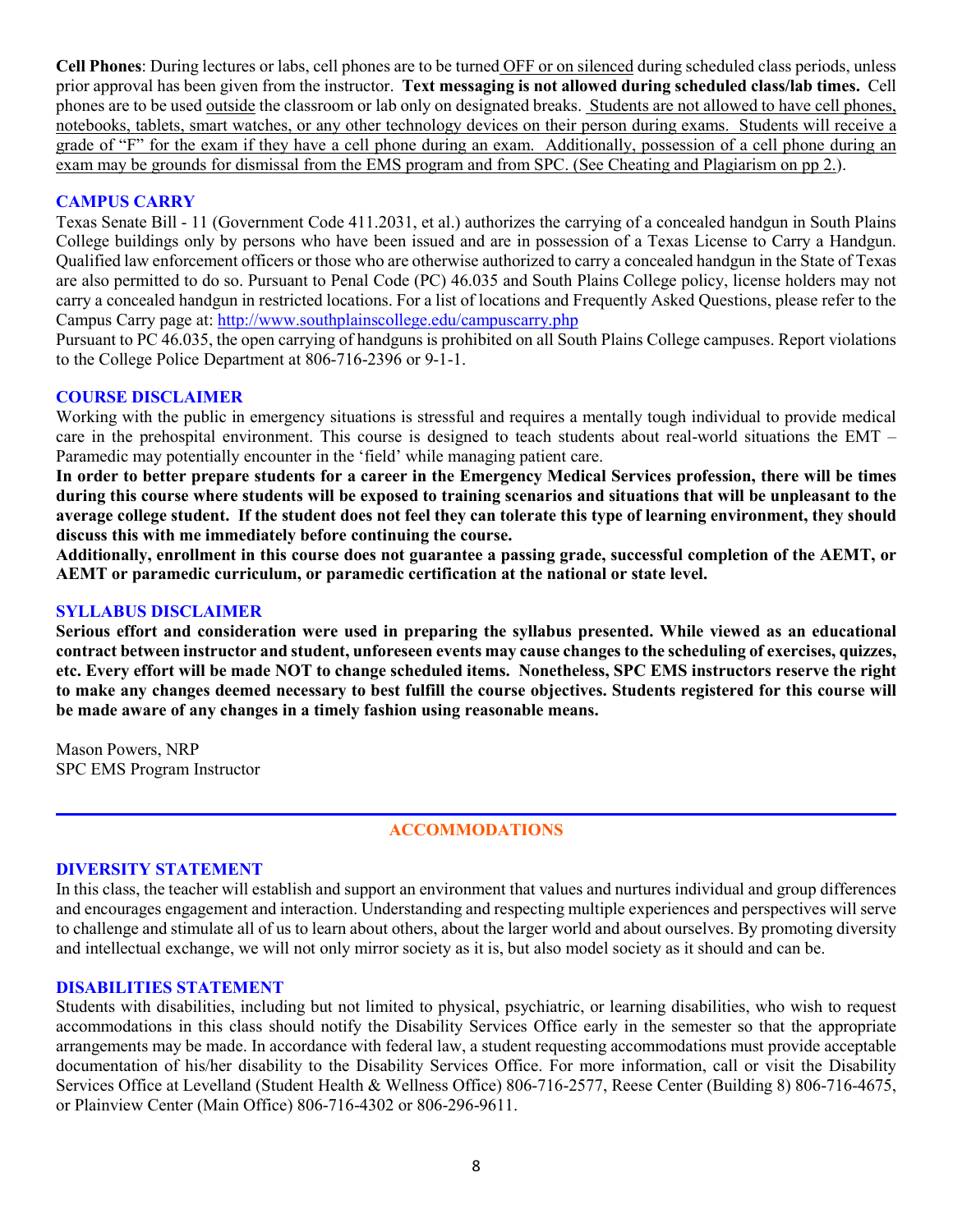#### **TITLE IX PREGNANCY ACCOMMODATIONS STATEMENT**

If you are pregnant, or have given birth within six months, Under Title IX you have a right to reasonable accommodations to help continue your education. To activate accommodations you must submit a Title IX pregnancy accommodations request, along with specific medical documentation, to the Director of Health and Wellness. Once approved, notification will be sent to the student and instructors. It is the student's responsibility to work with the instructor to arrange accommodations. Contact the Director of Health and Wellness at 806-716-2362 or email cgilster@southplainscollege.edu for assistance.

## **EQUAL OPPORTUNITY, HARASSMENT, AND NON-DISCRIMINATION STATEMENT**

South Plains College does not discriminate on the basis of race, color, national origin, sex, disability or age in its programs and activities. The following person has been designated to handle inquiries regarding the non-discrimination policies: Vice President for Student Affairs, South Plains College, 1401 College Avenue, Box 5, Levelland, TX 79336. Phone number 806-716-2360.

South Plains College is dedicated to providing a safe and equitable learning environment for all students. Discrimination, sexual assault, and harassment are not tolerated by the college. The Health and Wellness Center offers confidential support (806-716-2529) and Voice of Hope has a 24-hour hotline (806-763-7273). You are encouraged to report any incidents online at [http://www.southplainscollege.edu/about/campussafety/complaints.php.](http://www.southplainscollege.edu/about/campussafety/complaints.php)

## **FOUNDATION SKILLS**

## **BASIC SKILLS–Reads, Writes, Performs Arithmetic and Mathematical Operations, Listens and Speaks**

F-1 Reading–locates, understands, and interprets written information in prose and in documents such as manuals, graphs, and schedules.

F-2 Writing–communicates thoughts, ideas, information and messages in writing and creates documents such as letters, directions, manuals, reports, graphs, and flow charts.

F-3 Arithmetic–performs basic computations; uses basic numerical concepts such as whole numbers, etc.

F-4 Mathematics–approaches practical problems by choosing appropriately from a variety of mathematical techniques.

F-5 Listening–receives, attends to, interprets, and responds to verbal messages and other cues.

F-6 Speaking–organizes ideas and communicates orally.

#### **THINKING SKILLS–Thinks Creatively, Makes Decisions, Solves Problems, Visualizes and Knows How to Learn and Reason**

F-7 Creative Thinking–generates new ideas.

F-8 Decision-Making–specifies goals and constraints, generates alternatives, considers risks, evaluates and chooses best alternative.

F-9 Problem Solving–recognizes problems, devises and implements plan of action.

F-10 Seeing Things in the Mind's Eye–organizes and processes symbols, pictures, graphs, objects, and other information.

F-11 Knowing How to Learn–uses efficient learning techniques to acquire and apply new knowledge and skills.

F-12 Reasoning–discovers a rule or principle underlying the relationship between two or more objects and applies it when solving a problem.

#### **PERSONAL QUALITIES–Displays Responsibility, Self-Esteem, Sociability, Self-Management, Integrity and Honesty**

F-13 Responsibility–exerts a high level of effort and perseveres towards goal attainment.

F-14 Self-Esteem–believes in own self-worth and maintains a positive view of self.

F-15 Sociability–demonstrates understanding, friendliness, adaptability, empathy and politeness in group settings.

F-16 Self-Management–assesses self accurately, sets personal goals, monitors progress and exhibits self-control.

F-17 Integrity/Honesty–chooses ethical courses of action.

## **SCANS COMPETENCIES**

C-1 **TIME** - Selects goal - relevant activities, ranks them, allocates time, prepares and follows schedules.

C-3 **MATERIALS AND FACILITIES** - Acquires, stores, allocates, and uses materials or space efficiently.